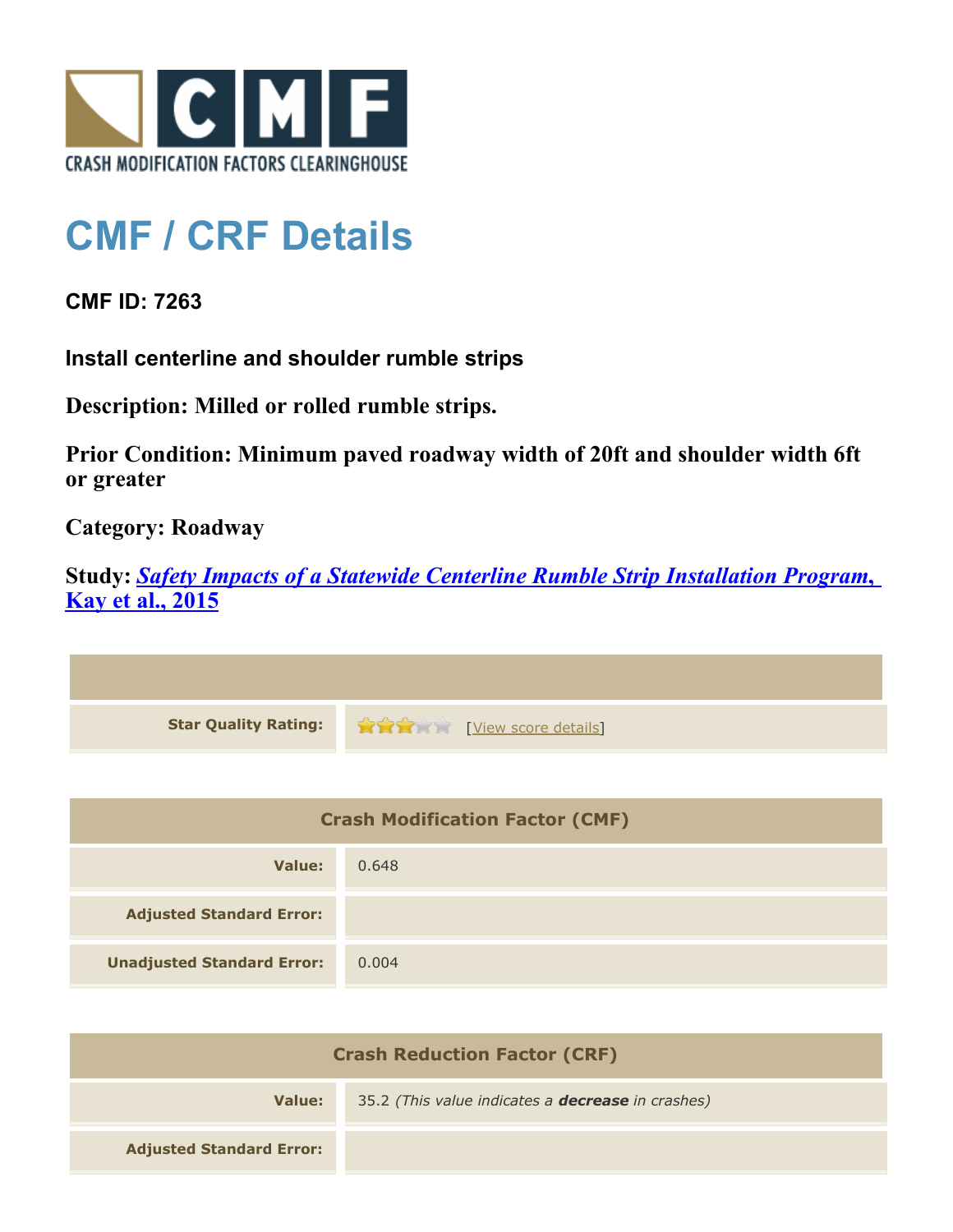| or: | 0.41 |
|-----|------|
|     |      |

| <b>Applicability</b>       |                                                            |
|----------------------------|------------------------------------------------------------|
| <b>Crash Type:</b>         | Angle, Head on, Rear end, Sideswipe, Single vehicle, Other |
| <b>Crash Severity:</b>     | B (minor injury)                                           |
| <b>Roadway Types:</b>      | Principal Arterial Other                                   |
| <b>Number of Lanes:</b>    | $\overline{2}$                                             |
| <b>Road Division Type:</b> | Undivided                                                  |
| <b>Speed Limit:</b>        |                                                            |
| <b>Area Type:</b>          | Rural                                                      |
| <b>Traffic Volume:</b>     |                                                            |
| <b>Time of Day:</b>        | All                                                        |

## *If countermeasure is intersection-based*

| <b>Intersection Type:</b>         |  |
|-----------------------------------|--|
| <b>Intersection Geometry:</b>     |  |
| <b>Traffic Control:</b>           |  |
| <b>Major Road Traffic Volume:</b> |  |
| <b>Minor Road Traffic Volume:</b> |  |

| <b>Development Details</b>      |              |
|---------------------------------|--------------|
| <b>Date Range of Data Used:</b> | 2005 to 2013 |
| <b>Municipality:</b>            |              |
| State:                          | MI           |